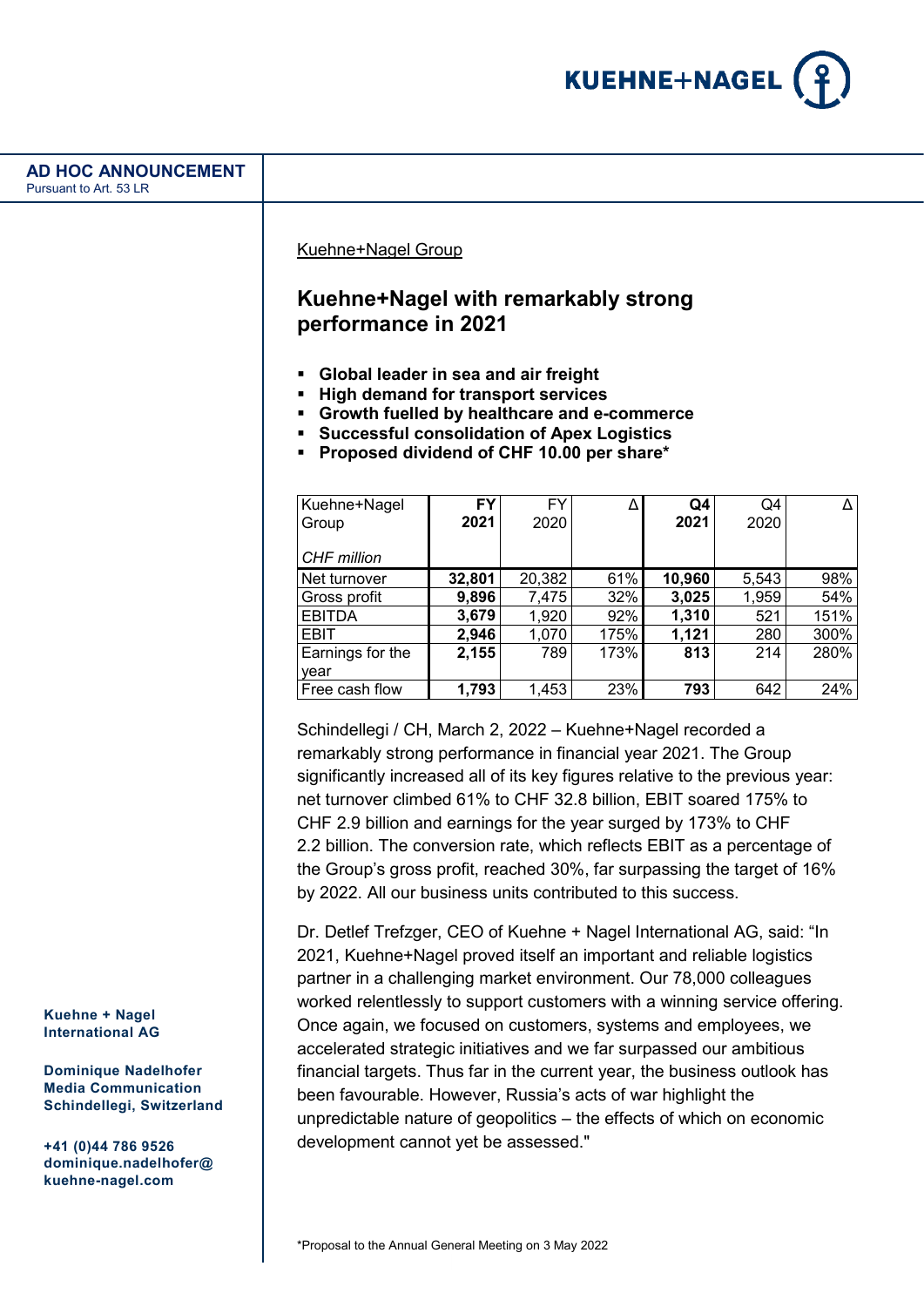### **Sea Logistics**

| CHF million    | FY 2021 | FY 2020 |      | Q4 2021 | Q4 2020 |      |
|----------------|---------|---------|------|---------|---------|------|
| Net turnover   | 13.706  | .091    | 93%  | 4.560   | 1.928   | 137% |
| I Gross profit | 2.754   | 1.417   | 94%  | 865     | 366     | 136% |
| <b>FBIT</b>    | 1.529   | 423     | 262% | 538     | 119     | 352% |

The Sea Logistics business experienced an exceptionally high operational workload in 2021. This was due to the difficult market environment with bottlenecks at ports and out-of-sync supply chains.

At 4.6 million TEU, the container volume in 2021 was up 2% on the previous year. The business unit recorded net turnover of CHF 13.7 billion and EBIT of CHF 1.5 billion. The conversion rate reached 55.5%.

In 2021, our proven online Seaexplorer platform functionality was expanded significantly. For example, Kuehne+Nagel developed a "disruption indicator" to measure the efficiency of global sea freight networks. The platform creates transparency and signals potential obstructions along the supply chain due to, for example, processing inefficiency or adverse weather conditions.

### **Air Logistics**

| CHF million  | FY 2021 | FY 2020 |      | Q4 2021 | Q4 2020 |        |
|--------------|---------|---------|------|---------|---------|--------|
| Net turnover | 10.810  | 5.194   | 108% | 4.232   | 1.491   | 184%   |
| Gross profit | 2.556   | 1.331   | 92%  | 989     | 374     | 164% l |
| EBIT         | 1.167   | 505     | 131% | 522     | 155     | 237%   |

Limited global freight capacity in 2021 called for customised solutions from the Air Logistics business unit. Demand remained strong for Kuehne+Nagel's services in areas such as pharmaceuticals, essential goods and e-commerce. This enabled the business unit to gain significant market share.

At 2.2 million tonnes, airfreight volume for the year increased 55% relative to the previous year. The first-time consolidation in May 2021 of airfreight provider Apex Logistics accounted for around half of the growth. Net turnover for Air Logistics totalled CHF 10.8 billion and EBIT CHF 1.2 billion. The conversion rate reached 45.7%.

Air freight played a vital role in the global distribution of Covid-19 vaccines. Kuehne+Nagel transported 1.2 billion doses to around 90 countries around the globe. The Group's robust vaccine logistics foundation is rooted in a global healthcare network comprised of over 240 sites.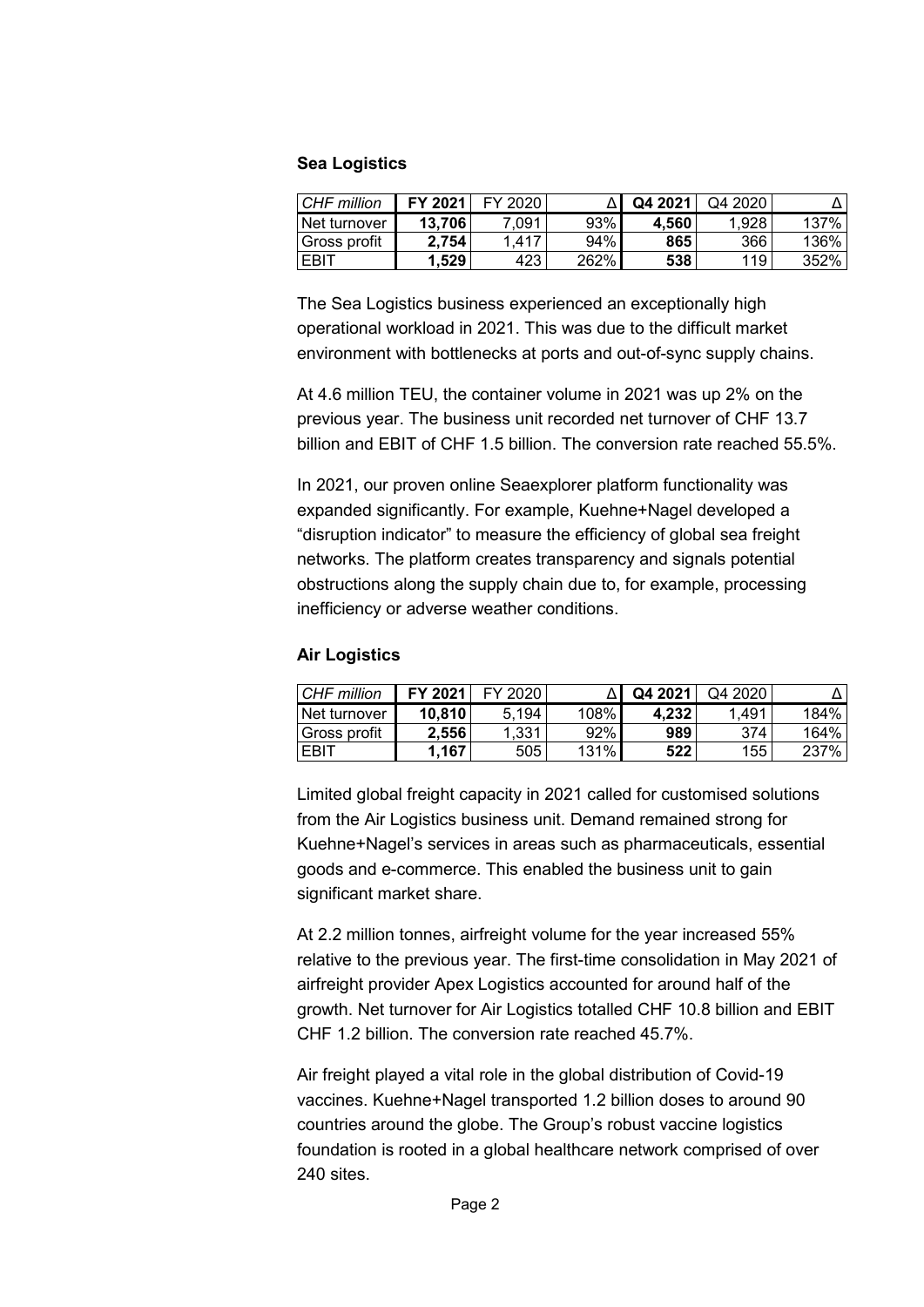### **Road Logistics**

| CHF million  | FY 2021 | FY 2020 |     | Q4 2021 | Q4 2020 |        |
|--------------|---------|---------|-----|---------|---------|--------|
| Net turnover | 3.689   | 3,222   | 15% | 958     | 842     | 14%    |
| Gross profit | .253    | 1.089   | 15% | 312     |         | 13%    |
| EBIT         | 94      | 62      | 52% | 19      | 24      | $-21%$ |

The Road Logistics business unit lifted its volume in 2021 by more than 13% to a total of 24.4 million orders. In Europe, capacity utilisation was high and networks in North America were also well-booked. Our digital booking platform eTrucknow, originally designed for Asia, was rolled out in around 20 countries across Europe, the Middle East and South America.

The business unit's net turnover in full-year 2021 amounted to CHF 3.7 billion and EBIT jumped 52% year-on-year to CHF 94 million. At 7.5%, the conversion rate reached a record level.

Our digital customs service, originally developed for Brexit, now offers customers worldwide coverage. The system considerably reduces the administrative workload involved in customs clearance and speeds up handling for all parties involved.

## **Contract Logistics**

| CHF million         | FY 2021 | FY 2020 |     | Q4 2021 | Q4 2020 |          |
|---------------------|---------|---------|-----|---------|---------|----------|
| <b>Net turnover</b> | 4.596   | 4.875   | -6% | 1.210   | 1,282   | -6%      |
| l Gross profit      | 3.333   | 3,638   | -8% | 859     | 942     | -9%      |
| EBIT*               | 156     | 80      | 95% | 42      | -18     | $>100\%$ |

\*Including net negative one-offs of CHF 42 million in fiscal year 2020 (Q4 2020: CHF 46 million) including from the divestment of parts of the Contract Logistics activities in the UK.

The Contract Logistics business unit saw high capacity utilisation in 2021. In particular, it rapidly expanded its pharmaceutical and ecommerce fulfilment offering. The number of distribution centres now specialising in the healthcare sector and e-commerce fulfilment totals 100 and 175, respectively.

Following the divestment of a large share of activities in the UK, the business unit's net turnover of CHF 4.6 billion in full-year 2021 was slightly down on the previous year. By contrast, EBIT nearly doubled to almost CHF 156 million.

Integrated logistics solutions (4PL) were once again in particularly high demand. At eight global sites with KN Control Towers, specialists develop and operate offerings for flexible and efficient supply chains.